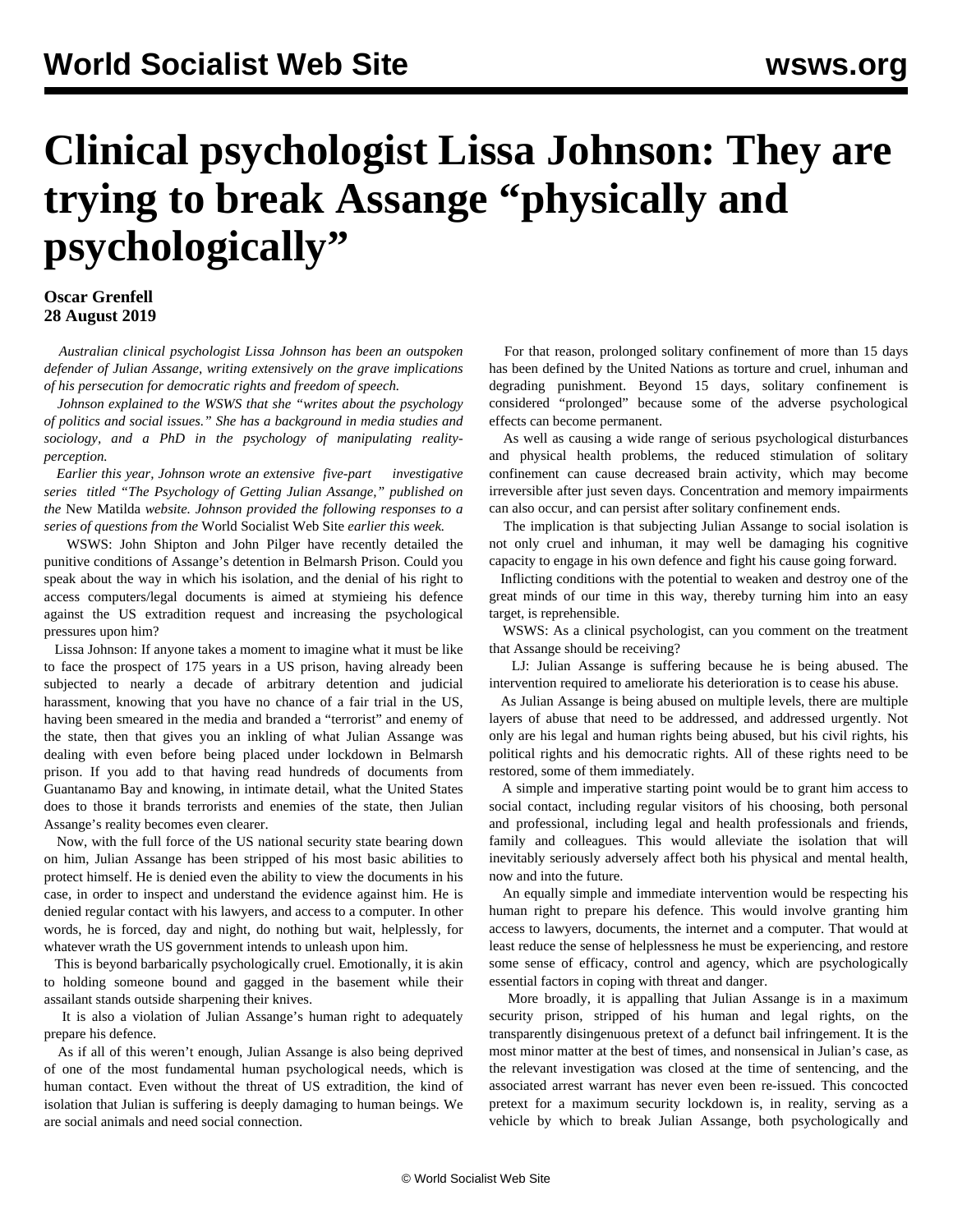physically.

 Accordingly, the psychological treatment of choice would be to respect the edicts of the UN Working Group on Arbitrary Detention and the UN Rapporteur on Torture, Nils Melzer, who have both instructed relevant authorities to grant Julian Assange his freedom, ensure his safety from US extradition, cease abusing, harassing, threatening and defaming him, and offer him compensation and redress.

 WSWS: Could you speak about the significance of UN rapporteur Nils Melzer's finding in May that Assange has been the victim of "psychological torture"?

 LJ: Nils Melzer's finding is of the utmost significance, as is the fact that the four states he named as perpetrators signalled their intention in June to ignore his reports, and continue torturing Julian Assange.

 In his findings and public statements, Nils Melzer has joined the UN Working Group on Arbitrary Detention in alerting the world that Julian Assange is being detained not for any wrongdoing, but because the US is persecuting him for publishing.

 Professor Melzer has further spelled out that in order to deliver Julian Assange into US hands, where Julian faces espionage charges for journalism, the governments, judiciaries and media of the US, UK, Sweden, and more recently Ecuador, have joined forces to mob, judicially harass, defame, humiliate, threaten and intimidate Julian Assange. This has been achieved by abusing due legal and democratic process, abrogating the rule of law and waging trial by media, for nearly a decade.

 Nils Melzer's findings effectively put all of us on notice that Julian Assange is the victim of an unprecedented act of state-sanctioned collective violence. This reality is critically significant for citizens of all nations involved, because collective violence is a group activity.

 Put briefly, collective violence only takes place if citizens are willing to obey the perpetrating authorities, and stand passively by while the abuse unfolds. Conversely, human rights can only be expected to be upheld when citizens demand it of their governments, particularly in the face of human rights abuse.

 Given the four perpetrating states' non-response to Nils Melzer's findings, we all stand warned that Julian Assange's life, health and safety are in our hands. Julian Assange will only receive the freedom and respect for democratic and human rights that he deserves if we demand it of our governments.

 Nils Melzer's reports are also significant in that he has articulated very clearly that, should we fail to stand up for Julian Assange, our own rights may well be next in line. Professor Melzer rightly warns that if we remain silent, we are in serious danger of ushering "unrestrained tyranny" in through the "back door of our own complacency."

 WSWS: You have previously written about the way in which the persecution of Assange has drawn upon methods of psychological warfare employed by the intelligence agencies. Could you elaborate?

 LJ: In counterintelligence, which has been deployed against WikiLeaks since 2008 according to leaked documents, a key tactic is to exploit adversary vulnerabilities. A maxim in psychological operations is also that an adversary is more hurt by desertion than by slaughter.

 With this in mind, I wrote a series of articles about the ways in which the psychological vulnerabilities in the human reality-processing system have been exploited over many years in order to smear Julian Assange, and drive desertion from WikiLeaks. I placed this in the context of a 2008 Defence Department cyber-counterintelligence document that outlined a plan to destroy the "trust" at WikiLeaks' "centre of gravity."

 Put briefly, the human reality-processing system is vulnerable to exploitation in that it is driven powerfully by emotion. Unless human beings are particularly motivated to be accurate, emotion tends to unconsciously direct our thinking much of the time, such that we accept versions of reality that "feel" true. So pervasive is this tendency that one scholar of cognition has described reason as a "gun for hire" in service of emotion.

 In the case of WikiLeaks and Julian Assange, this human vulnerability has been relentlessly exploited by pairing Julian Assange's name and face with negative associations and emotions, thereby pinning an emotional bullseye to his head, causing negative information to stick. Using such methods, including via Russiagate, every effort has been made to turn reality on its head such that peace is bad, war is good, truth is dangerous and censorship will set us free. The ultimate goal has been gaining public consent not only to persecute Julian Assange and "take down" WikiLeaks, but to treat public interest journalism as public enemy number one.

WSWS: What has been the role of the media in this campaign?

 LJ: The establishment media has provided the vehicle by which this campaign has been waged. Outlets such as the *Guardian*, the *New York Times*, cable news channels, the ABC and tabloid media, have faithfully paired Julian Assange's name and face with selected negative terms, concepts and emotions, over and over and over again, priming automatic unconscious negative emotional responses to Julian Assange.

 This has served to foster emotional receptivity to demonising, misleading, counter-factual narratives on Julian Assange, along with narratives that rationalise and minimise his persecution, all of which have been woven from distortion, omission and outright fabrication. The scale of the censorship by omission, including media blackouts on critical pieces of information that undermine official narratives, has been staggering.

 In the context of collective violence and atrocity, media that smear targets in this way function as instigators. Their role is to incite passive bystanding by creating what psychologists call an "atrocity generating situation." In atrocity-generating situations, brutality is normalised and victims are demonised, dehumanised and debased, causing the public to morally and emotionally disengage from their abuse.

 In fact, Nils Melzer has named the media's recycling of distorted and fabricated narratives about Julian Assange as part of his psychological torture. In his final report, released on June 28, Professor Melzer urged all relevant authorities "to cease disseminating, without delay, any news or information which may be prejudicial to Mr. Assange's dignity and integrity, and to his rights to a fair and impartial proceeding in line with the highest standards of human rights law."

WSWS: What has been the role of the Australian government?

 LJ: Nils Melzer has aptly described the Australian government as the "glaring absentee" in Julian Assange's persecution and torture. Of all the passive bystanders to Julian Assange's abuse, the Australian government is by far the most culpable and complicit.

 Rather than exercise its diplomatic powers and authority under international law to protect the rights of its citizen, the Australian government has consistently offered feeble and factually inaccurate excuses for not intervening, opting instead to leave Julian Assange for dead.

 WSWS: You have spoken before about the role of WikiLeaks in exposing the torture techniques employed in Guantanamo Bay, and how this was a significant contribution to our understanding of the misuse of psychological techniques. Could you explain?

 LJ: WikiLeaks' Guantanamo Files contained not only several hundred classified reports, but also the full Standard Operating Procedures Manual for Guantanamo. Together, along with exposing torture and the detention of innocent men, these files revealed the involvement of Behavioural Science Consultation Teams, including psychologists, in designing the abusive tactics used at Guantanamo.

 That evidence, as revealed by WikiLeaks, helped a group of psychologists in the United States known as Psychologists for Social Responsibility to hold the American Psychological Association accountable over its unethical collusion with the Department of Defence and the CIA, including psychologists' participation in horrors at